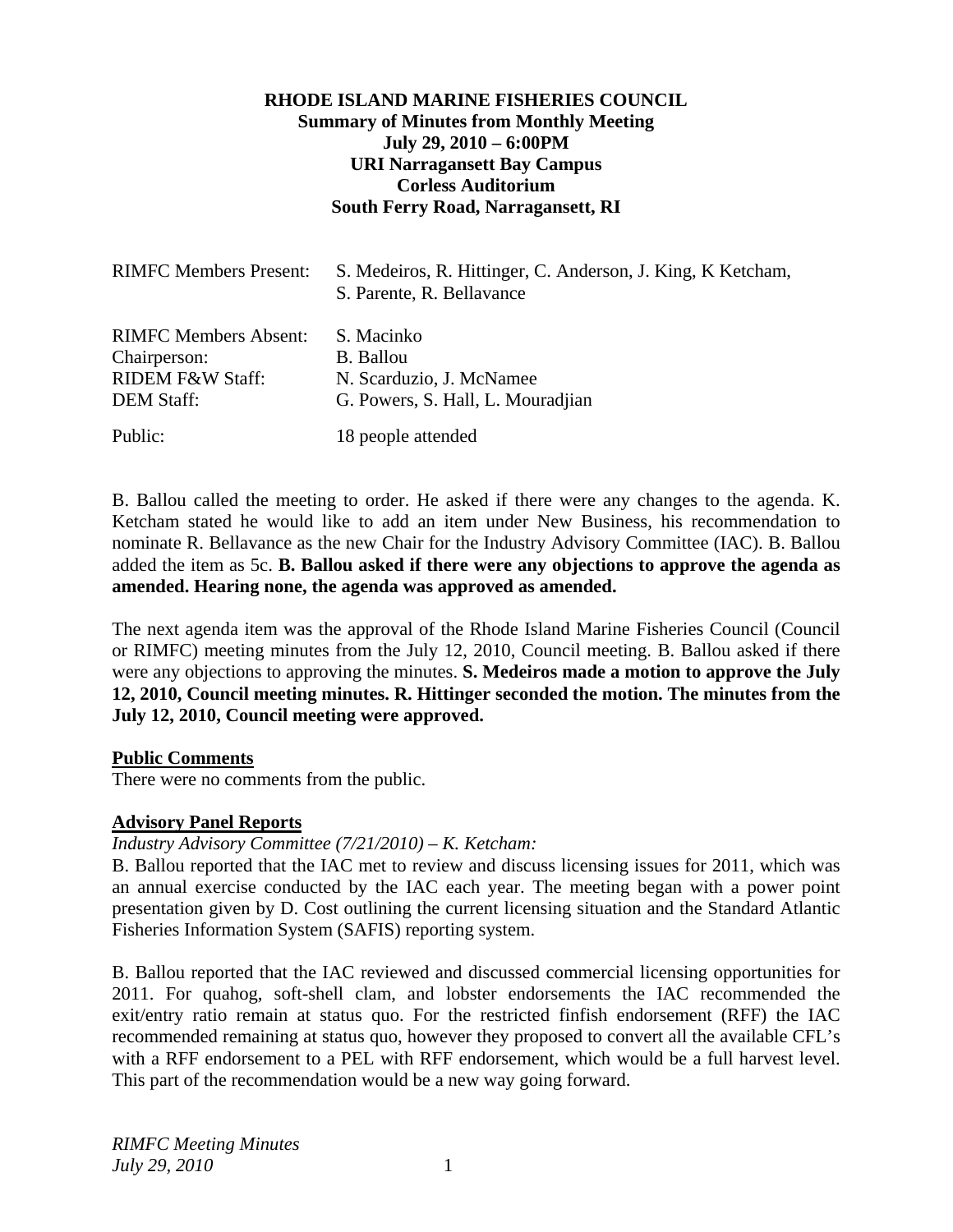Lastly, Ballou reported that the IAC reviewed and discussed a proposal from the Division to amend the RI Marine Fisheries Regulation Part III, Section 3.2.1 to provide DEM with additional flexibility to adjust possession limits and seasons in accordance with federal fisheries management and quota management plans. He stated that no specific language was proposed as yet, but this would be vetted through the Council. He noted that all these issues would be going out to public hearing then go before the Council for Council recommendation.

# *Tautog (7/22/2010) – R. Hittinger:*

R. Hittinger reviewed the minutes from the Tautog AP meeting, highlighting the review of the 2010 commercial and recreational tautog fisheries. Recreational spawning stock status was down as well as poor recruitment, therefore the Division recommended reducing the catch mid-year. The group discussed the proposed reduction in bag limit from 8 fish to 3 fish. Hittinger indicated that other proposals were also entertained. There was discussion if RI took no action what would happen. It was possible that the Board could revoke the regional approach and require RI to take the full reduction taken by the other states back in 2008. There was no consensus therefore two proposals would go forward for consideration by the Council and to public hearing.

# *Shellfish (7/21/2010) – J. King:*

J. King reviewed the minutes from the Shellfish AP meeting, highlighting that most of the discussion pertained to updating the group on the status of the soft-shell clam fishery in Conimicut Point. There were discussions about reducing the possession limit in this area, and changing the minimum legal size limit.

S. Parente asked what the status was with the Conimicut Point soft-shell clam fishery and the proposed regulatory changes being implemented. He noted he had heard it was pretty wild in the area with the shift in the pollution closure line that opened up new area. He questions if the Division was going to let the digging go on until the soft-shell clam resources were completely depleted.

B. Ballou stated that the matter was in the Director's hands. The Director was considering a few options and it was unclear at this time whether he was going to take any action. The Director was carefully evaluating the issues. Ballou noted it was a pending issue.

### **New Business**

*Council recommendations on July 29, 2010 Public hearing items:*  1) Proposal to amend the Recreational Black Sea Bass Management Plan:

**S. Medeiros made a motion to recommend that the Director adopt the proposal to extend the recreational black sea bass season from May 22 through October 11, 2010, with the season closing from October 12 through October 31, then re-opening from November 1 through December 31, 2010. R. Bellavance seconded the motion.** 

There was no Council discussion.

**B. Ballou asked for a vote. The Council members present voted unanimously, (6) in support; K. Ketcham, S. Parente, R. Bellavance, C. Anderson, S. Medeiros, R. Hittinger; Councilman J. King had left the meeting prior to the vote.**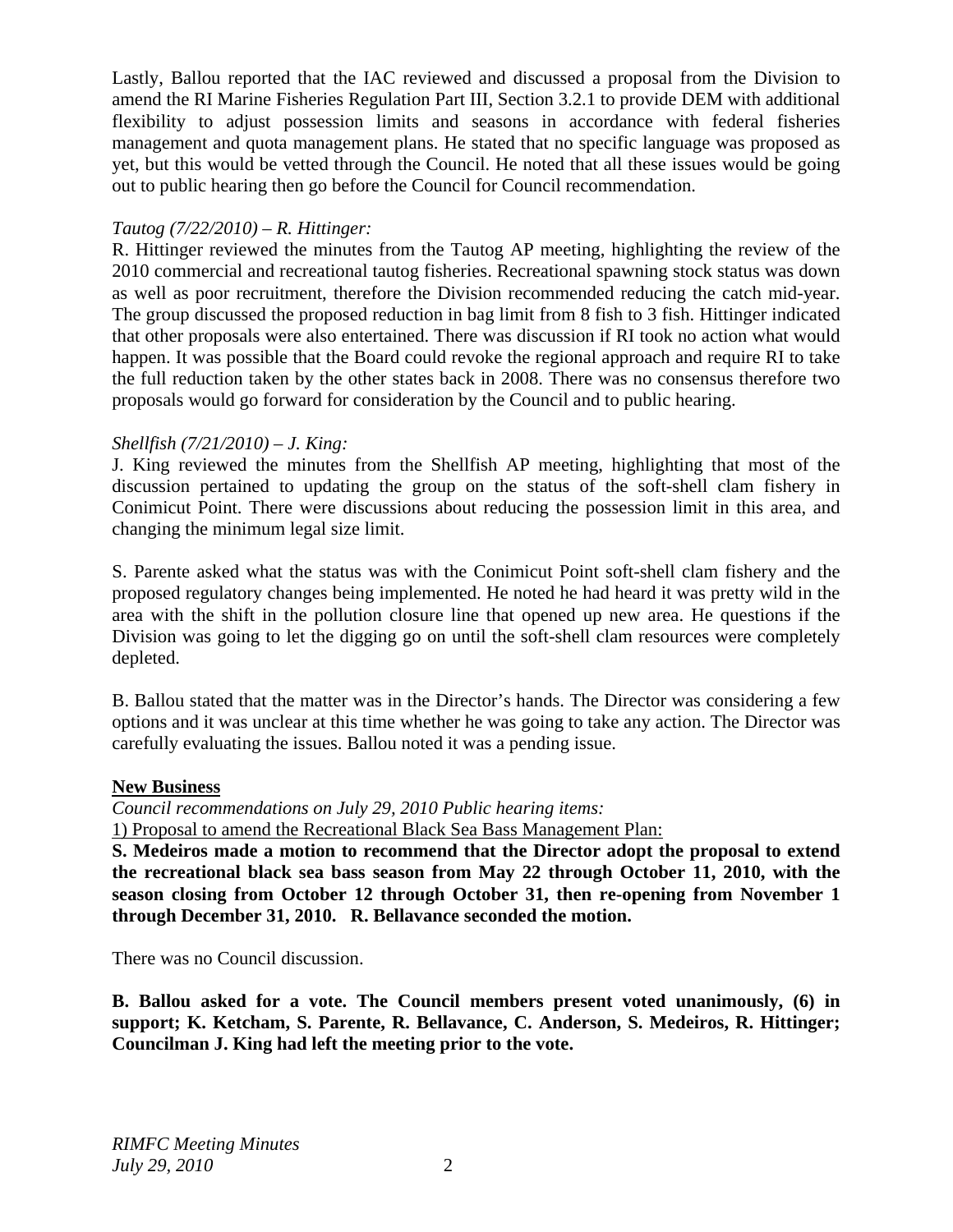2) Proposal to amend the Recreational Tautog Management Plan:

**S. Medeiros made a motion to recommend that the Director adopt; (3) tautog from April 15 through May 31, closed from June 1 through June 30, then from July 1 through the Friday before the third Saturday in October (3) fish, then it would go to (6) fish from the third Saturday in October through December 15, for all recreational fishermen and Party/Charter Boats. Additionally, during the entire year for private recreational boats only, the possession limit would be a maximum (10) fish per boat. R. Hittinger seconded the motion.** 

S. Parente stated that the reduction in fish from (8) to (3) fish for the Party/Charter people was to draconian for the remainder of 2010. He felt going forward this might be something to consider but not for 2010. He stated to go to (6) fish would be a reasonable compromise especially with a (10) fish limit for private recreational throughout the year. He noted that (10) fish also coincided with the commercial limit per vessel.

K. Ketcham added that he was in favor of having the Party/Charter Boats have a separate set of recommendations and not be included in the current motion. He wanted to move forward with a control date for the Party/Charter Boats and possibly have the Division come up with a hard tack number. K. Ketcham requested having a separate motion for the Party/Charter fleet.

R. Hittinger stated he was in support of the motion made by S. Medeiros however, He felt that trying to reduce to (3) fish in the fall season would be too dramatic for the Party/Charter boats. He also commented that letting them stay at (8) fish while the rest of the private recreational boats take a decrease to (10) fish per boat gives all of the burden to the private recreational boats. He noted that the (6) fish per person still gives the Party/Charter boats an advantage over the surrounding states. He stated that the motion was a good compromise.

R. Bellavance stated by reducing the bag limits for the Party/Charter industry for 2010 from a number that was already established and promoted with in the Party/Charter industry to a lesser number would have a tremendous impact upon the industry. He would entertain something going into 2011 if the data showed we needed to have more reductions but he felt a reduction to (6) fish would not be helpful. He pointed out that his customers would not fish at lower bag limits and this was also mentioned at the public hearing by other people in the Party/Charter industry. A reduction at this point would not go over well with the fore-hire industry. He state that it may seem like a compromise, but it would actually be a devastating proposal for the Party/Charter industry, and for that reason he could not support the motion.

S. Hall stated, in reference to the motion, he would not like to see this happen with every species, but he thought it would be worthwhile to try.

F. Blount stated if S. Medeiros's motion passed then it would be very difficult to make another proposal, but if you made a motion to split the question and separate out the Party/Charter from the recreational then K. Ketcham would be able to make another motion.

F. Blount stated if this goes forward he would like to see a control date put in. He was encouraged to hear that Chief S. Hall liked the concept of a boat limit.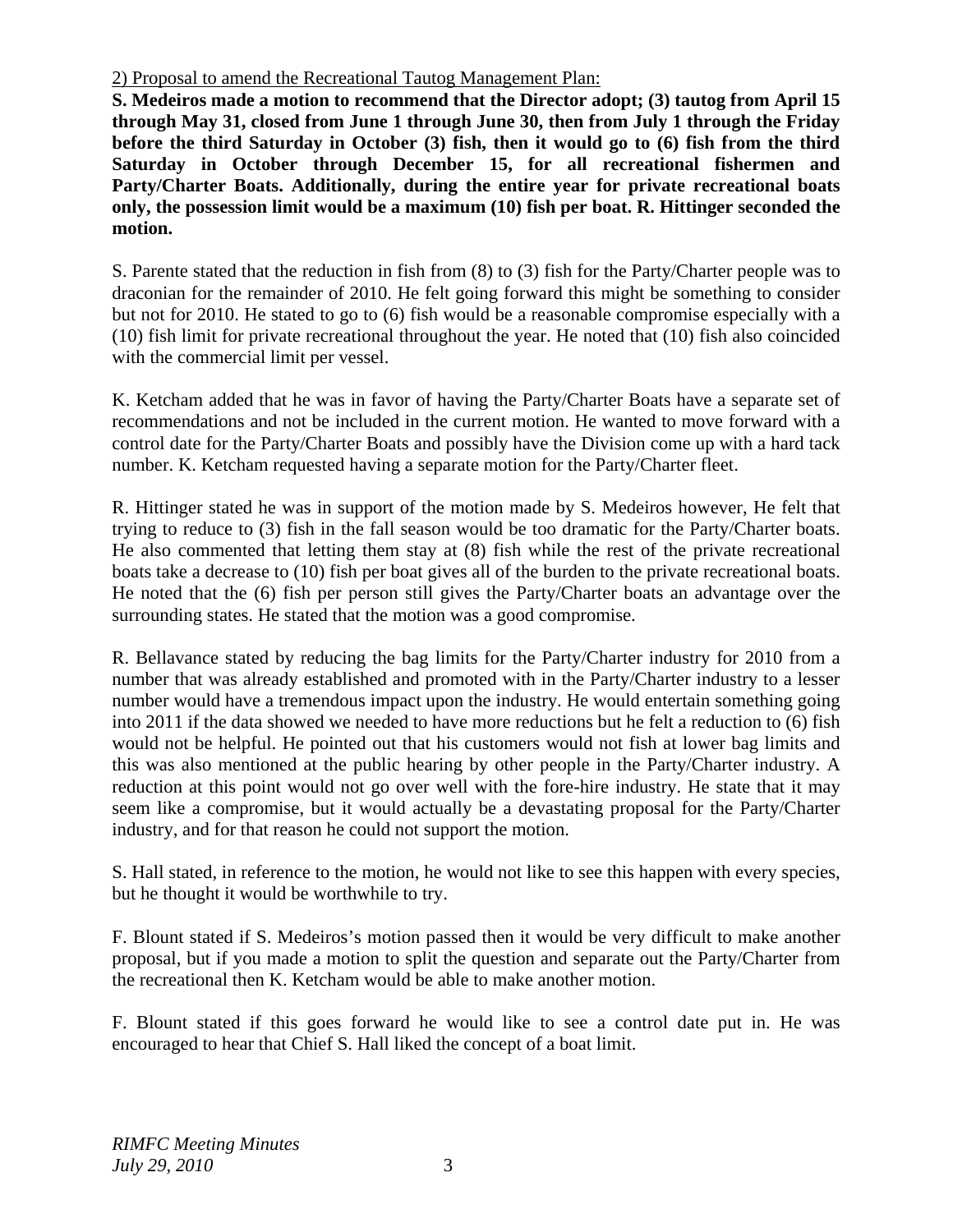There was discussion about changing and implementing bag limits mid-season and if they would continue into 2011. A few audience members felt the private recreational and the Party/Charter boats should be kept separate.

B. Ballou asked Council members if there was any interest in splitting the current motion.

**K. Ketcham made a motion to split the motion; to separate out the Party/Charter portion of the current motion and just vote on the recreational portion of the motion. R. Bellavance seconded the motion.** 

There was discussion about splitting the vote. Also, G. Powers suggested that the change be presented as a friendly amendment to the maker of the motion. B. Ballou determined, that procedurally, the move to splitting the motion would be appropriate in this case since this was an integrated motion intentionally made by S. Medeiros.

# **B. Ballou asked for a vote on the motion made by K. Ketcham to split the original motion.**

There was Council discussion on the splitting of the motion.

R. Hittinger stated he thought the (10) fish per boat limit would be a very effective tool. He pointed out that the goal was to get the reduction by the end of the year and he felt the (10) fish per boat limit would achieve the needed reduction. He also felt the original motion would not affect the Party/Charter Boats that much.

**The Council members present voted; (2) in support, (K. Ketcham, R. Bellavance); (4) opposed, (C. Anderson, S. Parente, S. Medeiros, R. Hittinger); the motion to split the original motion, made by S. Medeiros, failed. Councilman J. King had left the meeting prior to the vote.** 

There was further discussion by Council members for trying to work out a compromise between the private recreational and the Party/Charter Boats but it looked like it might have to be a disproportional compromise with private recreational absorbing a larger reduction. This was why the majority of the Council members wanted to form the motion so they could combine both modes.

**B. Ballou asked for a vote on the original motion made by S. Medeiros. The Council members present voted; (3) in support, (S. Medeiros, R. Hittinger, C. Anderson); (3) opposed, (K. Ketcham, R. Bellavance, S. Parente), the motion failed on a 3 to 3 vote. Councilman J. King had left the meeting prior to the vote.** 

**K. Ketcham made a new motion pertaining to just the private recreational fishery to have everything remain at status quo except during the fall season this would be (6) fish from the third Saturday in October through December 15. Additionally, during the entire year for private recreational boats, the possession limit would be a maximum (10) fish per boat. R. Bellavance seconded the motion.** 

**B. Ballou asked for a vote. The Council members present voted; (3) in support, (K. Ketcham, R. Bellavance, S. Parente); (3) opposed (S. Medeiros, R. Hittinger, C. Anderson) the motion failed on a 3 to 3 vote. Councilman J. King had left the meeting prior to the vote.**